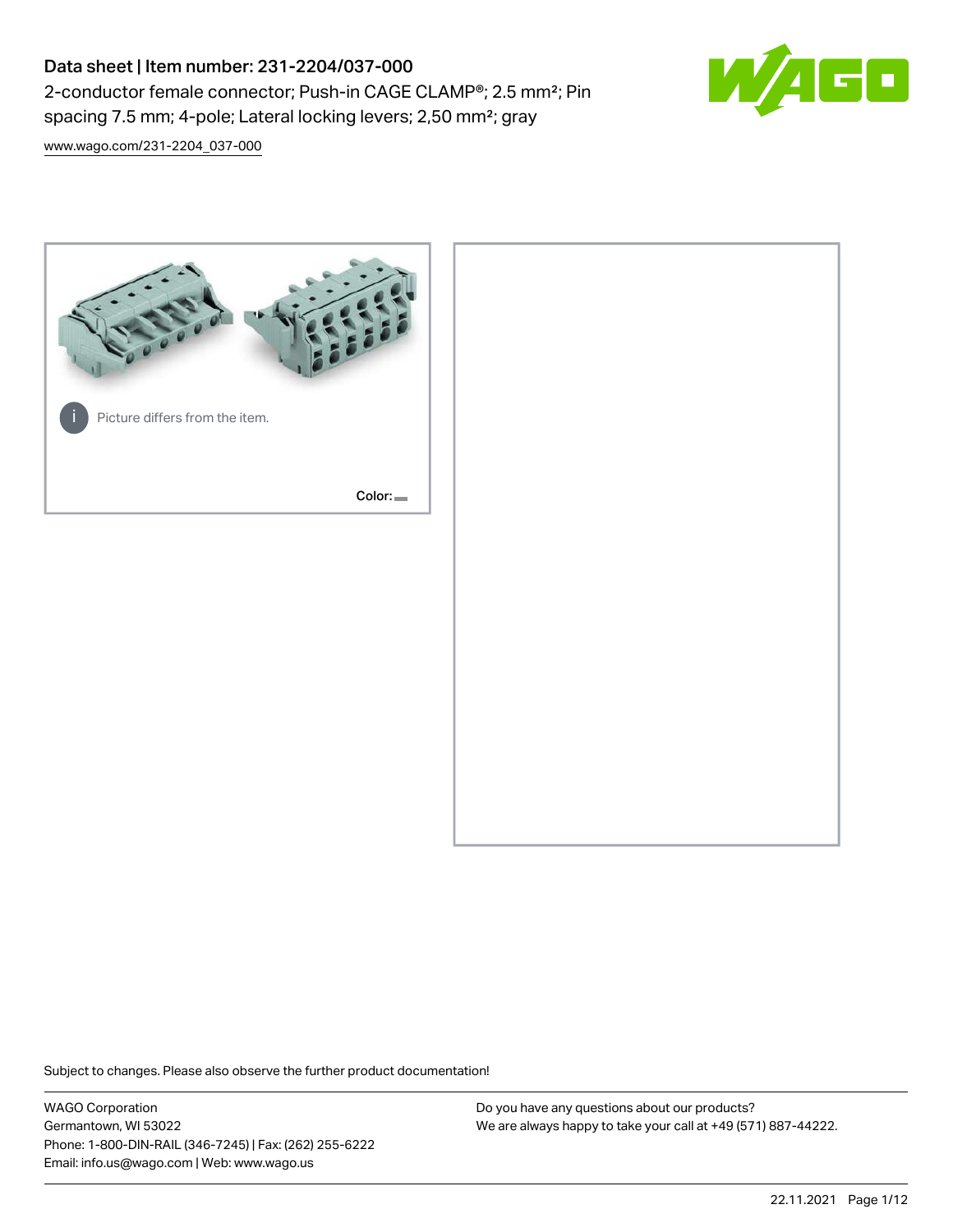

Dimensions in mm

 $L =$  (pole no.  $-2$ ) x pin spacing + 12.5 mm

2- to 3-pole female connectors – one latch only

#### Item description

- **Universal connection for all conductor types**
- **Two conductor entries per pole**
- $\blacksquare$ For looping through power or data buses
- $\blacksquare$ Bus connection is retained, even when unmated
- $\blacksquare$ Push-in termination of solid and ferruled conductors
- $\blacksquare$ With coding fingers

Subject to changes. Please also observe the further product documentation!

WAGO Corporation Germantown, WI 53022 Phone: 1-800-DIN-RAIL (346-7245) | Fax: (262) 255-6222 Email: info.us@wago.com | Web: www.wago.us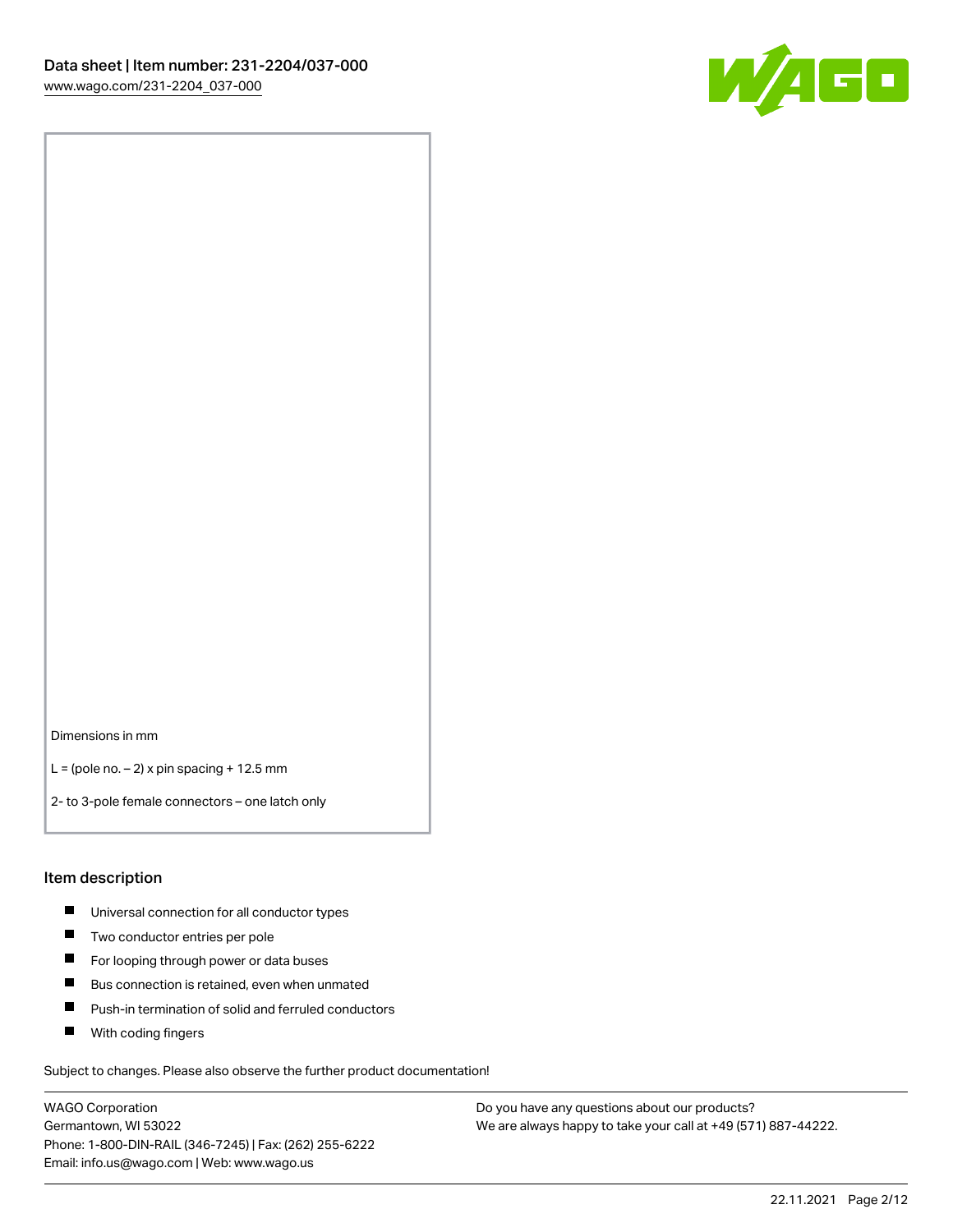

#### Data Notes

| .                    |                                                                                                                                                                                                                                                                                                                                   |
|----------------------|-----------------------------------------------------------------------------------------------------------------------------------------------------------------------------------------------------------------------------------------------------------------------------------------------------------------------------------|
| Safety information 1 | The MCS-MULTI CONNECTION SYSTEM includes connectors<br>without breaking capacity in accordance with DIN EN 61984. When<br>used as intended, these connectors must not be connected<br>/disconnected when live or under load. The circuit design should<br>ensure header pins, which can be touched, are not live when<br>unmated. |
| Variants:            | Gold-plated or partially gold-plated contact surfaces<br>Other versions (or variants) can be requested from WAGO Sales or<br>configured at https://configurator.wago.com/                                                                                                                                                         |

# Electrical data

# IEC Approvals

| Ratings per                 | IEC/EN 60664-1                                                        |
|-----------------------------|-----------------------------------------------------------------------|
| Rated voltage (III / 3)     | 500 V                                                                 |
| Rated surge voltage (III/3) | 6 kV                                                                  |
| Rated voltage (III/2)       | 630 V                                                                 |
| Rated surge voltage (III/2) | 6 <sub>k</sub> V                                                      |
| Nominal voltage (II/2)      | 1000 V                                                                |
| Rated surge voltage (II/2)  | 6 kV                                                                  |
| Rated current               | 16A                                                                   |
| Legend (ratings)            | $(III / 2)$ $\triangle$ Overvoltage category III / Pollution degree 2 |

# UL Approvals

| Approvals per                  | UL 1059 |
|--------------------------------|---------|
| Rated voltage UL (Use Group B) | 300 V   |
| Rated current UL (Use Group B) | 20 A    |
| Rated voltage UL (Use Group D) | 300 V   |
| Rated current UL (Use Group D) | 10 A    |

### Ratings per UL

| Rated voltage UL 1977 | 600 V |
|-----------------------|-------|
| Rated current UL 1977 | 20A   |

Subject to changes. Please also observe the further product documentation!

WAGO Corporation Germantown, WI 53022 Phone: 1-800-DIN-RAIL (346-7245) | Fax: (262) 255-6222 Email: info.us@wago.com | Web: www.wago.us Do you have any questions about our products? We are always happy to take your call at +49 (571) 887-44222.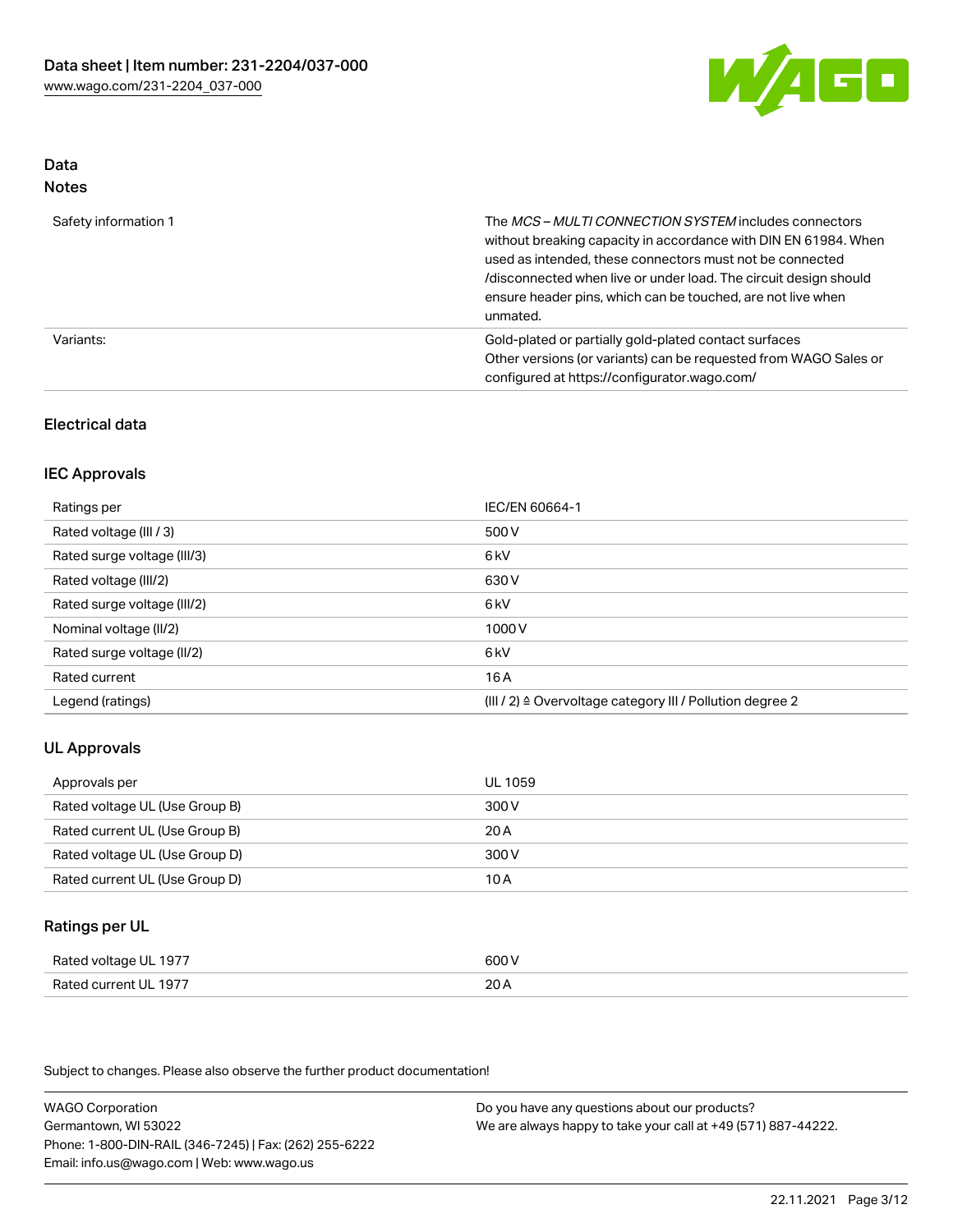

# CSA Approvals

| Approvals per                   | CSA   |
|---------------------------------|-------|
| Rated voltage CSA (Use Group B) | 300 V |
| Rated current CSA (Use Group B) | 15 A  |
| Rated voltage CSA (Use Group D) | 300 V |
| Rated current CSA (Use Group D) | 10 A  |

# Connection data

| Total number of connection points | ວ |
|-----------------------------------|---|
| Total number of potentials        | ப |
| Number of connection types        |   |
| Number of levels                  |   |

# Connection 1

#### Connection technology **Push-in CAGE CLAMP<sup>®</sup>**

| ັ                                                 | Push-in CAGE CLAMP                    |
|---------------------------------------------------|---------------------------------------|
| Actuation type                                    | Operating tool                        |
| Solid conductor                                   | $0.22.5$ mm <sup>2</sup> / 24  12 AWG |
| Fine-stranded conductor                           | $0.22.5$ mm <sup>2</sup> / 24  12 AWG |
| Fine-stranded conductor; with insulated ferrule   | $0.251.5$ mm <sup>2</sup>             |
| Fine-stranded conductor; with uninsulated ferrule | $0.252.5$ mm <sup>2</sup>             |
| Strip length                                      | $910$ mm / 0.35  0.39 inch            |
| Number of poles                                   | 4                                     |
| Conductor entry direction to mating direction     | 0°                                    |

# Physical data

| Pin spacing | 7.5 mm / 0.295 inch   |
|-------------|-----------------------|
| Width       | 44.05 mm / 1.734 inch |
| Height      | 20.8 mm / 0.819 inch  |
| Depth       | 29.8 mm / 1.173 inch  |

# Plug-in connection

| Female connector/socket |
|-------------------------|
| for conductor           |
| No.                     |
| locking lever           |
|                         |

Subject to changes. Please also observe the further product documentation!

| <b>WAGO Corporation</b>                                | Do you have any questions about our products?                 |
|--------------------------------------------------------|---------------------------------------------------------------|
| Germantown, WI 53022                                   | We are always happy to take your call at +49 (571) 887-44222. |
| Phone: 1-800-DIN-RAIL (346-7245)   Fax: (262) 255-6222 |                                                               |
| Email: info.us@wago.com   Web: www.wago.us             |                                                               |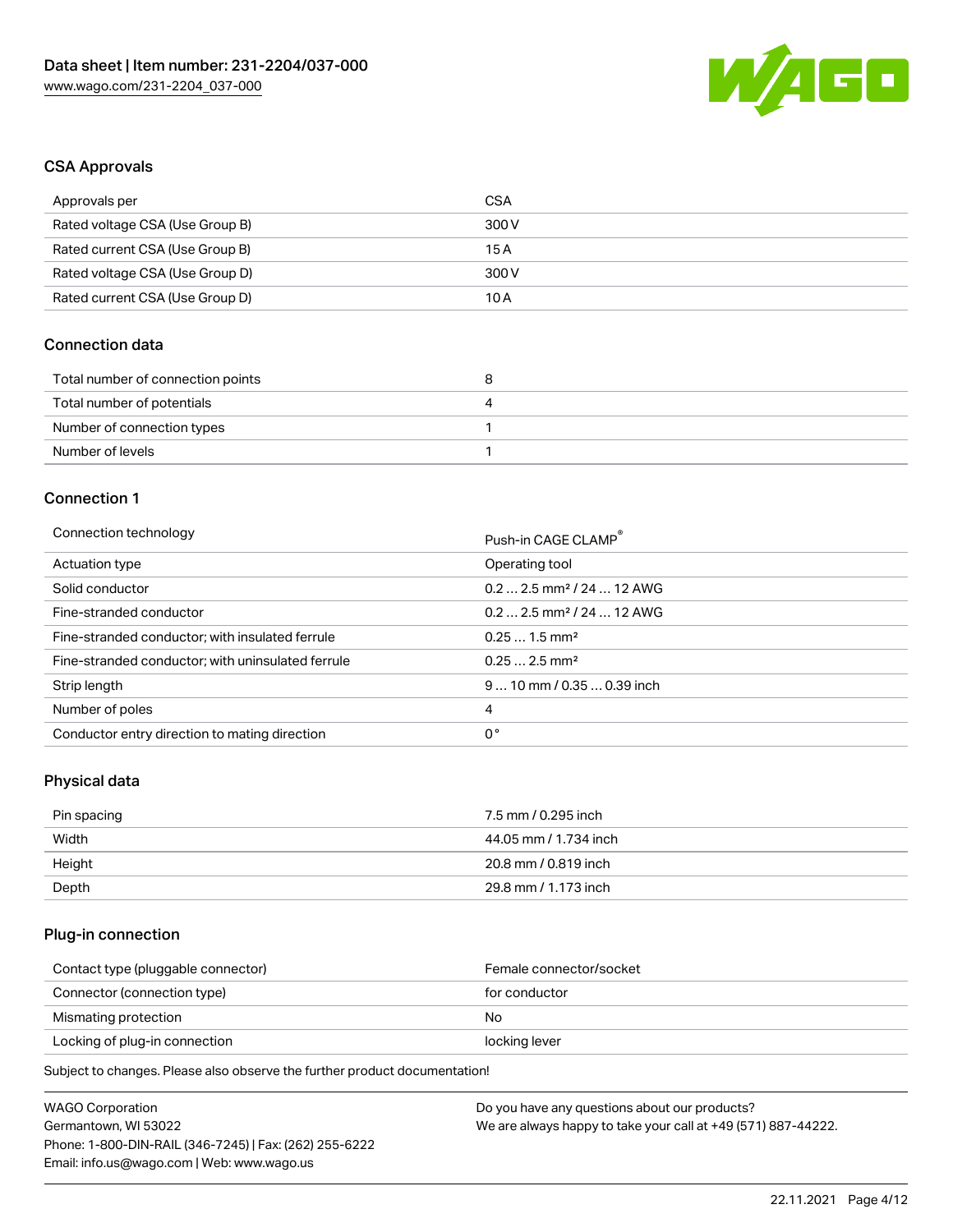

# Material data

| Color                       | gray                              |
|-----------------------------|-----------------------------------|
| Material group              |                                   |
| Insulation material         | Polyamide (PA66)                  |
| Flammability class per UL94 | V <sub>0</sub>                    |
| Clamping spring material    | Chrome nickel spring steel (CrNi) |
| Contact material            | Copper alloy                      |
| Contact plating             | tin-plated                        |
| Fire load                   | $0.245$ MJ                        |
| Weight                      | 12.4g                             |

#### Environmental requirements

| Limit temperature range | +85 °C |
|-------------------------|--------|
|                         | -60    |

# Commercial data

| <b>Product Group</b>  | 3 (Multi Conn. System) |
|-----------------------|------------------------|
| PU (SPU)              | 50 Stück               |
| Packaging type        | box                    |
| Country of origin     | PL                     |
| <b>GTIN</b>           | 4044918563727          |
| Customs tariff number | 8536694040             |

# Approvals / Certificates

#### Country specific Approvals

| Logo | Approval                                     | <b>Additional Approval Text</b> | Certificate<br>name |
|------|----------------------------------------------|---------------------------------|---------------------|
|      | CВ<br>DEKRA Certification B.V.               | IEC 61984                       | NL-39756            |
| EMA  | <b>KEMA/KEUR</b><br>DEKRA Certification B.V. | EN 61984                        | 2190761.01          |

#### Ship Approvals

|      | <b>DNV GL</b> | $\overline{\phantom{0}}$ | TAE000016Z  |
|------|---------------|--------------------------|-------------|
| Logo | Approval      | Additional Approval Text | name        |
|      |               |                          | Certificate |

Subject to changes. Please also observe the further product documentation!

| <b>WAGO Corporation</b>                                | Do you have any questions about our products?                 |
|--------------------------------------------------------|---------------------------------------------------------------|
| Germantown, WI 53022                                   | We are always happy to take your call at +49 (571) 887-44222. |
| Phone: 1-800-DIN-RAIL (346-7245)   Fax: (262) 255-6222 |                                                               |
| Email: info.us@wago.com   Web: www.wago.us             |                                                               |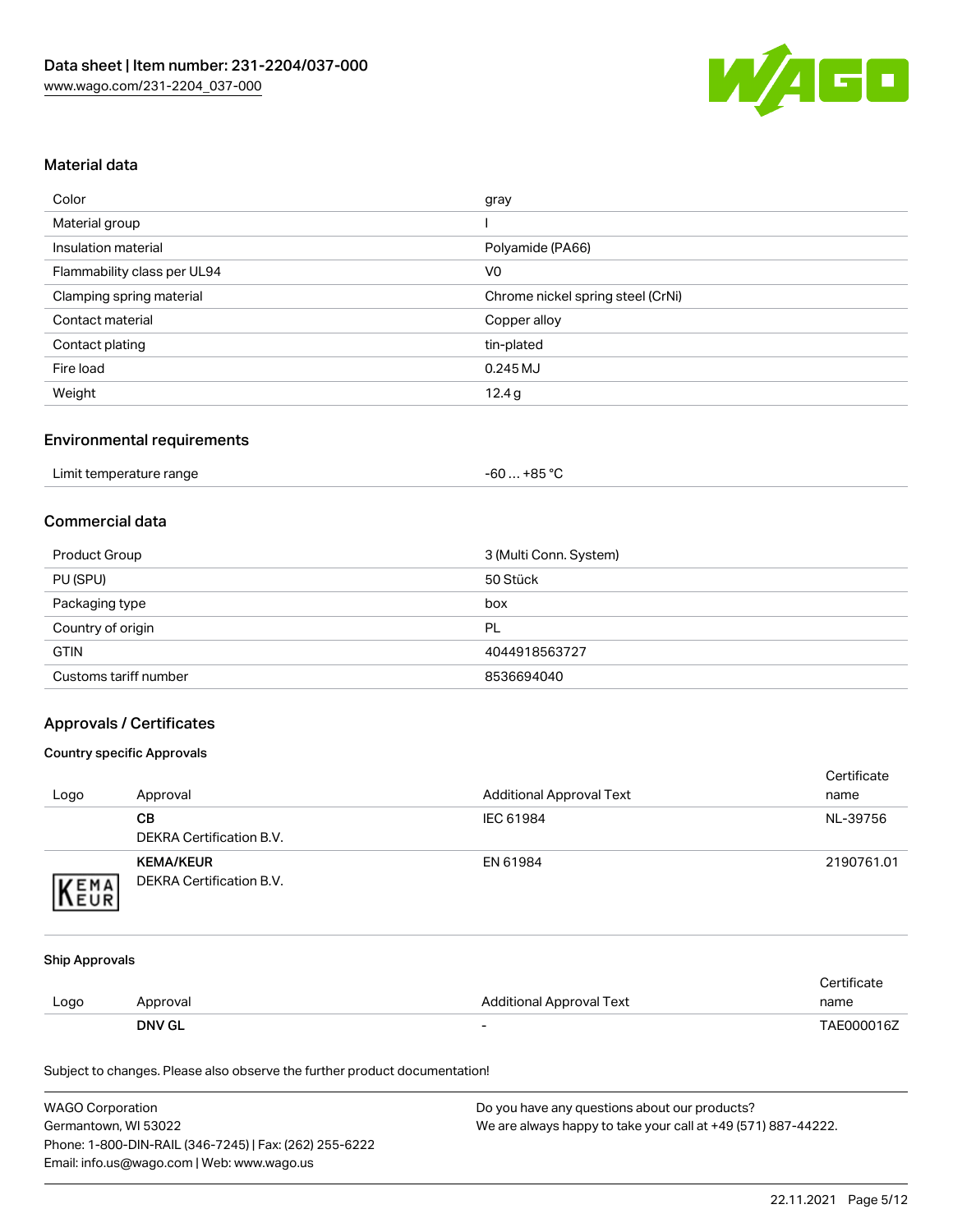$\overline{\phantom{a}}$ 

Det Norske Veritas, Germanischer Lloyd

#### UL-Approvals

| Logo                             | Approval                                | <b>Additional Approval Text</b> | Certificate<br>name |
|----------------------------------|-----------------------------------------|---------------------------------|---------------------|
| $_{\rm c}$ $\mathbf{W}_{\rm us}$ | cURus<br>Underwriters Laboratories Inc. | <b>UL 1977</b>                  | E45171              |
| $\boldsymbol{\mathcal{A}}$<br>77 | UL<br>UL International Germany GmbH     | <b>UL 1059</b>                  | E45172              |

#### **Counterpart**



|                  | Item no.231-234/001-000<br>Male header; 4-pole; THT; 1.0 x 1.0 mm solder pin; straight; pin spacing 7.5 mm; gray | www.wago.com/231-234/001-<br>000      |
|------------------|------------------------------------------------------------------------------------------------------------------|---------------------------------------|
| <b>AND READY</b> | Item no.231-834/001-000<br>$-1$<br>.                                                                             | www.wago.com/231-834/001-<br>$\cdots$ |

| THT male header; 1.0 x 1.0 mm solder pin; angled; Pin spacing 7.5 mm; 4-pole; gray |  |
|------------------------------------------------------------------------------------|--|
|                                                                                    |  |

[000](https://www.wago.com/231-834/001-000)

# Optional accessories

#### Testing accessories

Testing accessories



Item no.: 210-136 Test plug; 2 no-130<br>Test plug; 2 mm Ø; with 500 mm cable [www.wago.com/210-136](http://www.wago.com/210-136)



Item no.: 231-662

Test plugs for female connectors; for 7.5 mm and 7.62 mm pin spacing; 2,50 mm²; light gray [www.wago.com/231-662](http://www.wago.com/231-662)

Insulations stops

Insulation stop



Item no.: 231-673

Insulation stop; 0.08-0.2 mm<sup>2</sup> / 0.2 mm<sup>2</sup> "s"; white [www.wago.com/231-673](http://www.wago.com/231-673) www.wago.com/231-673

Subject to changes. Please also observe the further product documentation!

WAGO Corporation Germantown, WI 53022 Phone: 1-800-DIN-RAIL (346-7245) | Fax: (262) 255-6222 Email: info.us@wago.com | Web: www.wago.us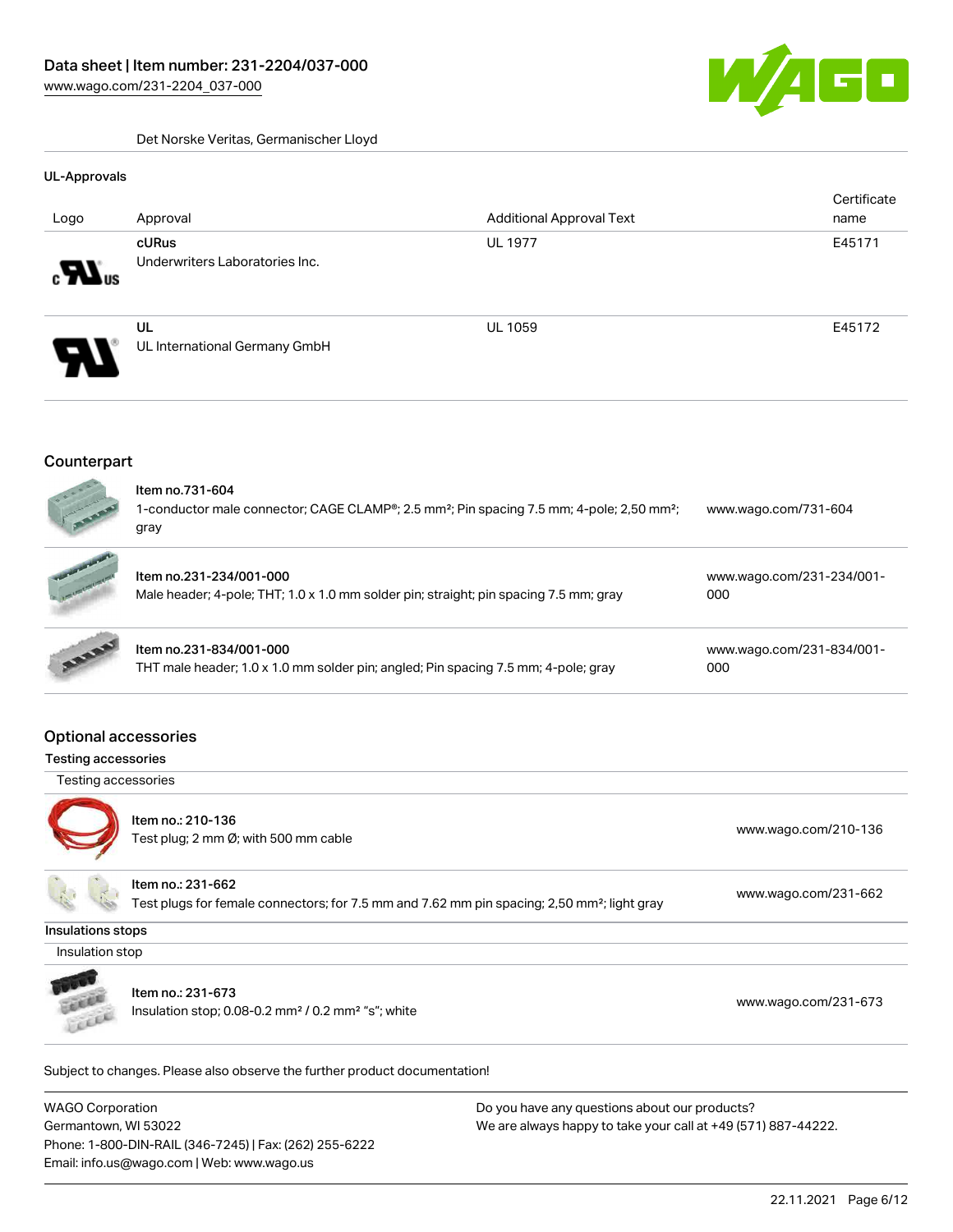



 $\rightarrow$ 

Item no.: 231-674 Insulation stop; 0.25 - 0.5 mm²; light gray [www.wago.com/231-674](http://www.wago.com/231-674)

| <b>CELLER</b> | Item no.: 231-675<br>Insulation stop; 0.75 - 1 mm <sup>2</sup> ; dark gray                                                                                                         | www.wago.com/231-675 |
|---------------|------------------------------------------------------------------------------------------------------------------------------------------------------------------------------------|----------------------|
| Ferrules      |                                                                                                                                                                                    |                      |
| Ferrule       |                                                                                                                                                                                    |                      |
|               | Item no.: 216-101<br>Ferrule; Sleeve for 0.5 mm <sup>2</sup> / AWG 22; uninsulated; electro-tin plated; silver-colored                                                             | www.wago.com/216-101 |
|               | Item no.: 216-104<br>Ferrule; Sleeve for 1.5 mm <sup>2</sup> / AWG 16; uninsulated; electro-tin plated; silver-colored                                                             | www.wago.com/216-104 |
|               | Item no.: 216-106<br>Ferrule; Sleeve for 2.5 mm <sup>2</sup> / AWG 14; uninsulated; electro-tin plated; silver-colored                                                             | www.wago.com/216-106 |
|               | Item no.: 216-107<br>Ferrule; Sleeve for 4 mm <sup>2</sup> / AWG 12; uninsulated; electro-tin plated                                                                               | www.wago.com/216-107 |
|               | Item no.: 216-108<br>Ferrule; Sleeve for 6 mm <sup>2</sup> / AWG 10; uninsulated; electro-tin plated; silver-colored                                                               | www.wago.com/216-108 |
|               | Item no.: 216-109<br>Ferrule; Sleeve for 10 mm <sup>2</sup> / AWG 8; uninsulated; electro-tin plated                                                                               | www.wago.com/216-109 |
|               | Item no.: 216-102<br>Ferrule; Sleeve for 0.75 mm <sup>2</sup> / AWG 20; uninsulated; electro-tin plated; silver-colored                                                            | www.wago.com/216-102 |
|               | Item no.: 216-103<br>Ferrule; Sleeve for 1 mm <sup>2</sup> / AWG 18; uninsulated; electro-tin plated                                                                               | www.wago.com/216-103 |
| Ī             | Item no.: 216-110<br>Ferrule; Sleeve for 16 mm <sup>2</sup> / AWG 6; uninsulated; electro-tin plated; metallic brown                                                               | www.wago.com/216-110 |
|               | Item no.: 216-123<br>Ferrule; Sleeve for 1 mm <sup>2</sup> / AWG 18; uninsulated; electro-tin plated; silver-colored                                                               | www.wago.com/216-123 |
|               | Item no.: 216-122<br>Ferrule; Sleeve for 0.75 mm <sup>2</sup> / AWG 20; uninsulated; electro-tin plated; silver-colored                                                            | www.wago.com/216-122 |
|               | Item no.: 216-124<br>Ferrule; Sleeve for 1.5 mm <sup>2</sup> / AWG 16; uninsulated; electro-tin plated                                                                             | www.wago.com/216-124 |
|               | Item no.: 216-142<br>Ferrule; Sleeve for 0.75 mm <sup>2</sup> / 18 AWG; uninsulated; electro-tin plated; electrolytic copper; gastight<br>crimped; acc. to DIN 46228, Part 1/08.92 | www.wago.com/216-142 |
|               | Item no.: 216-132<br>Ferrule; Sleeve for 0.34 mm <sup>2</sup> / AWG 24; uninsulated; electro-tin plated                                                                            | www.wago.com/216-132 |

Subject to changes. Please also observe the further product documentation!

WAGO Corporation Germantown, WI 53022 Phone: 1-800-DIN-RAIL (346-7245) | Fax: (262) 255-6222 Email: info.us@wago.com | Web: www.wago.us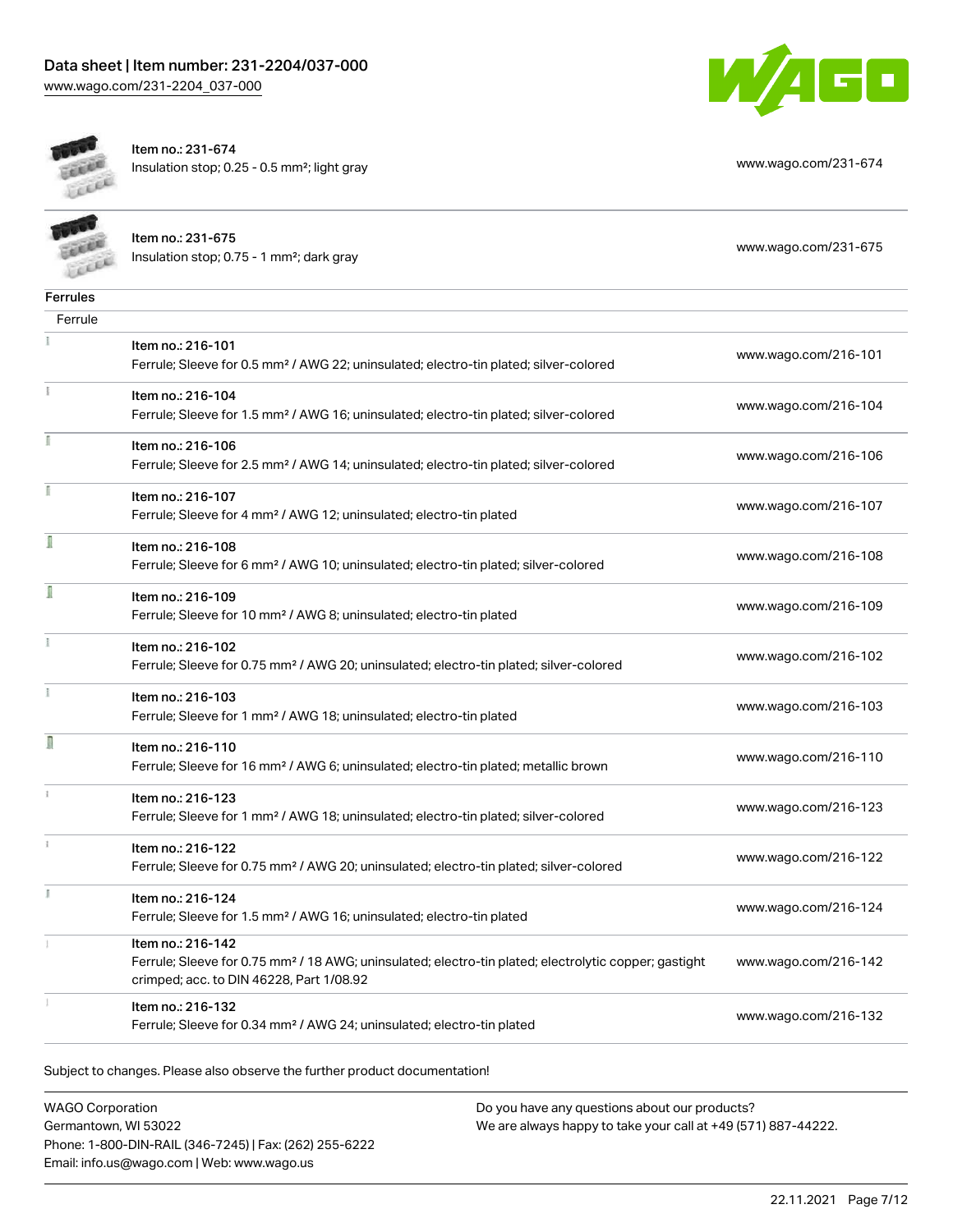# Data sheet | Item number: 231-2204/037-000

[www.wago.com/231-2204\\_037-000](http://www.wago.com/231-2204_037-000)



|   | Item no.: 216-121<br>Ferrule; Sleeve for 0.5 mm <sup>2</sup> / AWG 22; uninsulated; electro-tin plated; silver-colored                                                                                                   | www.wago.com/216-121 |
|---|--------------------------------------------------------------------------------------------------------------------------------------------------------------------------------------------------------------------------|----------------------|
|   | Item no.: 216-143<br>Ferrule; Sleeve for 1 mm <sup>2</sup> / AWG 18; uninsulated; electro-tin plated; electrolytic copper; gastight<br>crimped; acc. to DIN 46228, Part 1/08.92                                          | www.wago.com/216-143 |
|   | Item no.: 216-131<br>Ferrule; Sleeve for 0.25 mm <sup>2</sup> / AWG 24; uninsulated; electro-tin plated; silver-colored                                                                                                  | www.wago.com/216-131 |
|   | Item no.: 216-141<br>Ferrule; Sleeve for 0.5 mm <sup>2</sup> / 20 AWG; uninsulated; electro-tin plated; electrolytic copper; gastight<br>crimped; acc. to DIN 46228, Part 1/08.92                                        | www.wago.com/216-141 |
|   | Item no.: 216-152<br>Ferrule; Sleeve for 0.34 mm <sup>2</sup> / AWG 24; uninsulated; electro-tin plated                                                                                                                  | www.wago.com/216-152 |
|   | Item no.: 216-203<br>Ferrule; Sleeve for 1 mm <sup>2</sup> / AWG 18; insulated; electro-tin plated; red                                                                                                                  | www.wago.com/216-203 |
| Ä | Item no.: 216-206<br>Ferrule; Sleeve for 2.5 mm <sup>2</sup> / AWG 14; insulated; electro-tin plated; blue                                                                                                               | www.wago.com/216-206 |
|   | Item no.: 216-207<br>Ferrule; Sleeve for 4 mm <sup>2</sup> / AWG 12; insulated; electro-tin plated; gray                                                                                                                 | www.wago.com/216-207 |
|   | Item no.: 216-202<br>Ferrule; Sleeve for 0.75 mm <sup>2</sup> / 18 AWG; insulated; electro-tin plated; gray                                                                                                              | www.wago.com/216-202 |
|   | Item no.: 216-151<br>Ferrule; Sleeve for 0.25 mm <sup>2</sup> / AWG 24; uninsulated; electro-tin plated                                                                                                                  | www.wago.com/216-151 |
| À | Item no.: 216-204<br>Ferrule; Sleeve for 1.5 mm <sup>2</sup> / AWG 16; insulated; electro-tin plated; black                                                                                                              | www.wago.com/216-204 |
|   | Item no.: 216-209<br>Ferrule; Sleeve for 10 mm <sup>2</sup> / AWG 8; insulated; electro-tin plated; red                                                                                                                  | www.wago.com/216-209 |
|   | Item no.: 216-205<br>Ferrule; Sleeve for 2.08 mm <sup>2</sup> / AWG 14; insulated; electro-tin plated; yellow                                                                                                            | www.wago.com/216-205 |
|   | Item no.: 216-144<br>Ferrule; Sleeve for 1.5 mm <sup>2</sup> / AWG 16; uninsulated; electro-tin plated; electrolytic copper; gastight<br>crimped; acc. to DIN 46228, Part 1/08.92; silver-colored                        | www.wago.com/216-144 |
|   | Item no.: 216-208<br>Ferrule; Sleeve for 6 mm <sup>2</sup> / AWG 10; insulated; electro-tin plated; electrolytic copper; gastight crimped; www.wago.com/216-208<br>acc. to DIN 46228, Part 4/09.90; yellow               |                      |
|   | Item no.: 216-201<br>Ferrule; Sleeve for 0.5 mm <sup>2</sup> / 20 AWG; insulated; electro-tin plated; white                                                                                                              | www.wago.com/216-201 |
|   | Item no.: 216-223<br>Ferrule; Sleeve for 1 mm <sup>2</sup> / AWG 18; insulated; electro-tin plated; red                                                                                                                  | www.wago.com/216-223 |
|   | Item no.: 216-210<br>Ferrule; Sleeve for 16 mm <sup>2</sup> / AWG 6; insulated; electro-tin plated; electrolytic copper; gastight crimped;<br>Subject to changes. Please also observe the further product documentation! | www.wago.com/216-210 |
|   |                                                                                                                                                                                                                          |                      |

WAGO Corporation Germantown, WI 53022 Phone: 1-800-DIN-RAIL (346-7245) | Fax: (262) 255-6222 Email: info.us@wago.com | Web: www.wago.us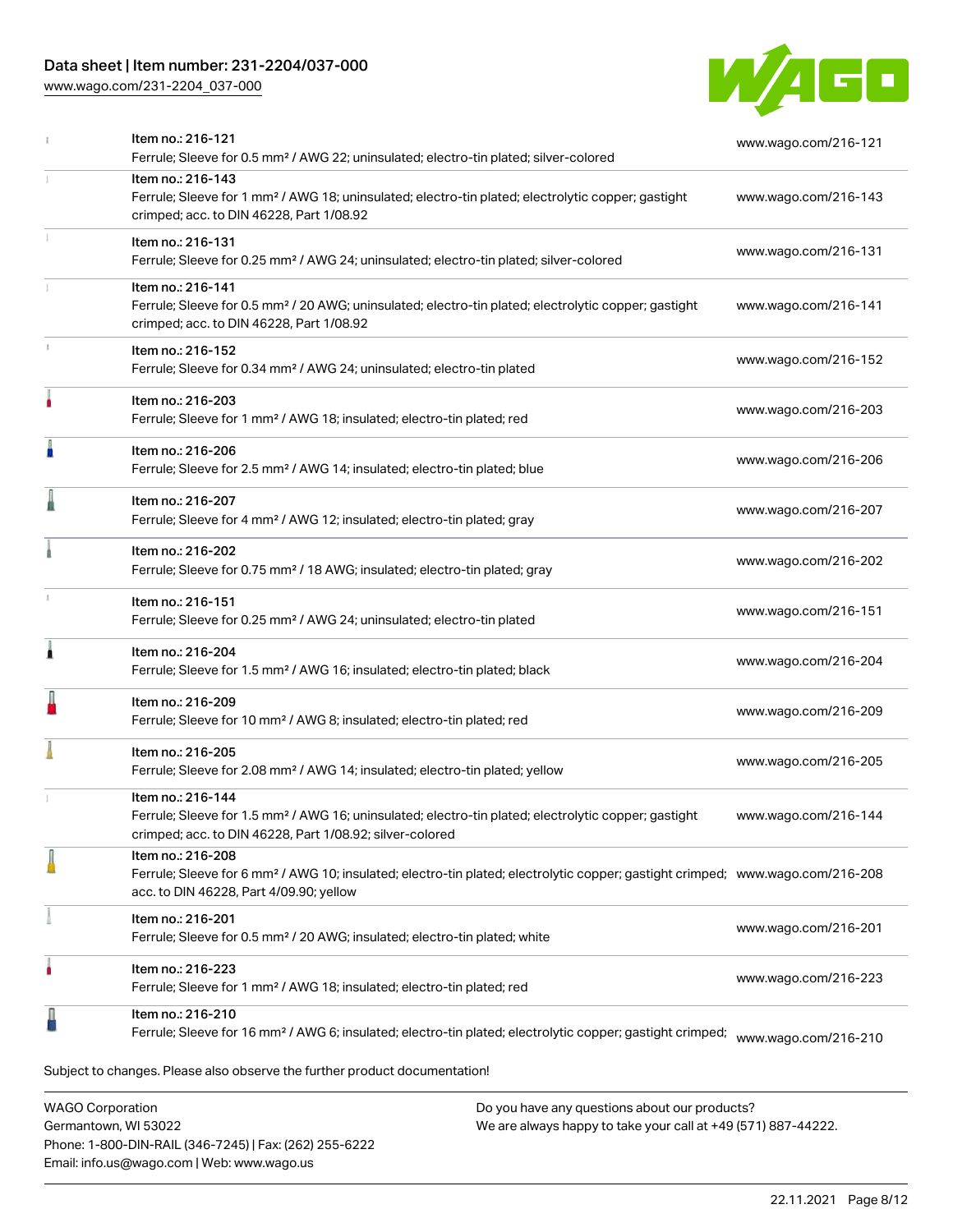[www.wago.com/231-2204\\_037-000](http://www.wago.com/231-2204_037-000)



acc. to DIN 46228, Part 4/09.90; blue

|   | Item no.: 216-241<br>Ferrule; Sleeve for 0.5 mm <sup>2</sup> / 20 AWG; insulated; electro-tin plated; electrolytic copper; gastight<br>crimped; acc. to DIN 46228, Part 4/09.90; white                   | www.wago.com/216-241 |
|---|----------------------------------------------------------------------------------------------------------------------------------------------------------------------------------------------------------|----------------------|
|   | Item no.: 216-242<br>Ferrule; Sleeve for 0.75 mm <sup>2</sup> / 18 AWG; insulated; electro-tin plated; electrolytic copper; gastight<br>crimped; acc. to DIN 46228, Part 4/09.90; gray                   | www.wago.com/216-242 |
|   | Item no.: 216-222<br>Ferrule; Sleeve for 0.75 mm <sup>2</sup> / 18 AWG; insulated; electro-tin plated; gray                                                                                              | www.wago.com/216-222 |
|   | Item no.: 216-221<br>Ferrule; Sleeve for 0.5 mm <sup>2</sup> / 20 AWG; insulated; electro-tin plated; white                                                                                              | www.wago.com/216-221 |
| 1 | Item no.: 216-224<br>Ferrule; Sleeve for 1.5 mm <sup>2</sup> / AWG 16; insulated; electro-tin plated; black                                                                                              | www.wago.com/216-224 |
|   | Item no.: 216-243<br>Ferrule; Sleeve for 1 mm <sup>2</sup> / AWG 18; insulated; electro-tin plated; electrolytic copper; gastight crimped; www.wago.com/216-243<br>acc. to DIN 46228, Part 4/09.90; red  |                      |
| Â | Item no.: 216-244<br>Ferrule; Sleeve for 1.5 mm <sup>2</sup> / AWG 16; insulated; electro-tin plated; electrolytic copper; gastight<br>crimped; acc. to DIN 46228, Part 4/09.90; black                   | www.wago.com/216-244 |
|   | Item no.: 216-263<br>Ferrule; Sleeve for 1 mm <sup>2</sup> / AWG 18; insulated; electro-tin plated; electrolytic copper; gastight crimped; www.wago.com/216-263<br>acc. to DIN 46228, Part 4/09.90; red  |                      |
| n | Item no.: 216-246<br>Ferrule; Sleeve for 2.5 mm <sup>2</sup> / AWG 14; insulated; electro-tin plated; electrolytic copper; gastight<br>crimped; acc. to DIN 46228, Part 4/09.90; blue                    | www.wago.com/216-246 |
|   | Item no.: 216-266<br>Ferrule; Sleeve for 2.5 mm <sup>2</sup> / AWG 14; insulated; electro-tin plated; electrolytic copper; gastight<br>crimped; acc. to DIN 46228, Part 4/09.90; blue                    | www.wago.com/216-266 |
| Â | Item no.: 216-264<br>Ferrule; Sleeve for 1.5 mm <sup>2</sup> / AWG 16; insulated; electro-tin plated; electrolytic copper; gastight<br>crimped; acc. to DIN 46228, Part 4/09.90; black                   | www.wago.com/216-264 |
| ۸ | Item no.: 216-284<br>Ferrule; Sleeve for 1.5 mm <sup>2</sup> / AWG 16; insulated; electro-tin plated; electrolytic copper; gastight<br>crimped; acc. to DIN 46228, Part 4/09.90; black                   | www.wago.com/216-284 |
|   | Item no.: 216-286<br>Ferrule; Sleeve for 2.5 mm <sup>2</sup> / AWG 14; insulated; electro-tin plated; electrolytic copper; gastight<br>crimped; acc. to DIN 46228, Part 4/09.90; blue                    | www.wago.com/216-286 |
|   | Item no.: 216-287<br>Ferrule; Sleeve for 4 mm <sup>2</sup> / AWG 12; insulated; electro-tin plated; electrolytic copper; gastight crimped; www.wago.com/216-287<br>acc. to DIN 46228, Part 4/09.90; gray |                      |
|   | Item no.: 216-262<br>Ferrule; Sleeve for 0.75 mm <sup>2</sup> / 18 AWG; insulated; electro-tin plated; electrolytic copper; gastight<br>crimped; acc. to DIN 46228, Part 4/09.90; gray                   | www.wago.com/216-262 |
|   | Item no.: 216-288<br>Ferrule; Sleeve for 6 mm <sup>2</sup> / AWG 10; insulated; electro-tin plated; electrolytic copper; gastight crimped;                                                               | www.wago.com/216-288 |
|   | Subject to changes. Please also observe the further product documentation!                                                                                                                               |                      |

WAGO Corporation Germantown, WI 53022 Phone: 1-800-DIN-RAIL (346-7245) | Fax: (262) 255-6222 Email: info.us@wago.com | Web: www.wago.us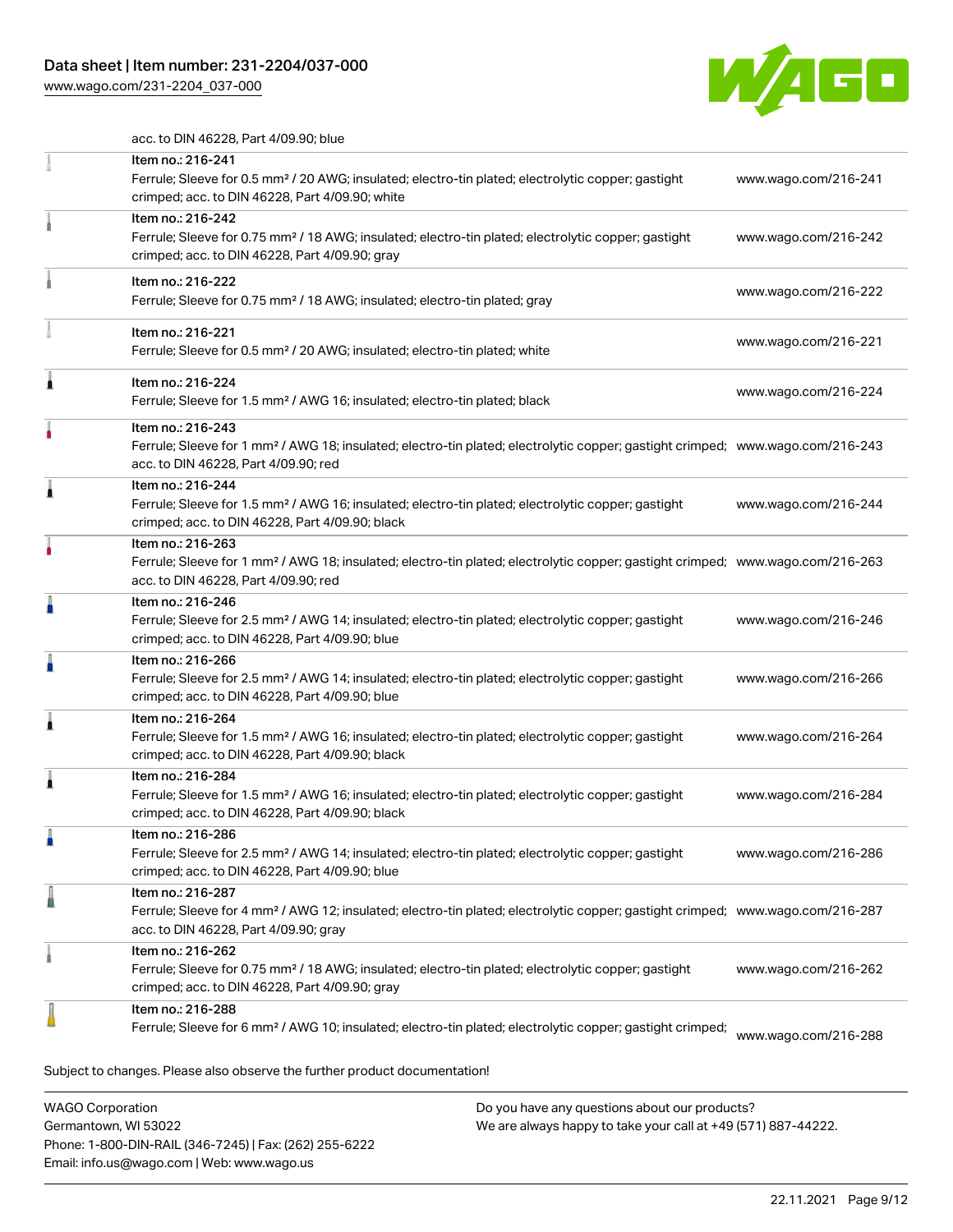# Data sheet | Item number: 231-2204/037-000

[www.wago.com/231-2204\\_037-000](http://www.wago.com/231-2204_037-000)

Email: info.us@wago.com | Web: www.wago.us



acc. to DIN 46228, Part 4/09.90; yellow

|                                                 | Ferrule; Sleeve for 10 mm <sup>2</sup> / AWG 8; insulated; electro-tin plated; electrolytic copper; gastight crimped; www.wago.com/216-289                                                               |                                                                                                                |          |                      |
|-------------------------------------------------|----------------------------------------------------------------------------------------------------------------------------------------------------------------------------------------------------------|----------------------------------------------------------------------------------------------------------------|----------|----------------------|
|                                                 | acc. to DIN 46228, Part 4/09.90; red                                                                                                                                                                     |                                                                                                                |          |                      |
|                                                 | Item no.: 216-301<br>Ferrule; Sleeve for 0.25 mm <sup>2</sup> / AWG 24; insulated; electro-tin plated; yellow                                                                                            |                                                                                                                |          | www.wago.com/216-301 |
|                                                 | Item no.: 216-321<br>Ferrule; Sleeve for 0.25 mm <sup>2</sup> / AWG 24; insulated; electro-tin plated; yellow                                                                                            |                                                                                                                |          | www.wago.com/216-321 |
|                                                 | Item no.: 216-322<br>Ferrule; Sleeve for 0.34 mm <sup>2</sup> / 22 AWG; insulated; electro-tin plated; green                                                                                             |                                                                                                                |          | www.wago.com/216-322 |
|                                                 | Item no.: 216-267<br>Ferrule; Sleeve for 4 mm <sup>2</sup> / AWG 12; insulated; electro-tin plated; electrolytic copper; gastight crimped; www.wago.com/216-267<br>acc. to DIN 46228, Part 4/09.90; gray |                                                                                                                |          |                      |
|                                                 | Item no.: 216-302<br>Ferrule; Sleeve for 0.34 mm <sup>2</sup> / 22 AWG; insulated; electro-tin plated; light turquoise                                                                                   |                                                                                                                |          | www.wago.com/216-302 |
| Tools                                           |                                                                                                                                                                                                          |                                                                                                                |          |                      |
| Operating tool                                  |                                                                                                                                                                                                          |                                                                                                                |          |                      |
|                                                 | Item no.: 210-657<br>Operating tool; Blade: 3.5 x 0.5 mm; with a partially insulated shaft; short; multicoloured                                                                                         |                                                                                                                |          | www.wago.com/210-657 |
|                                                 | Item no.: 210-720<br>Operating tool; Blade: 3.5 x 0.5 mm; with a partially insulated shaft; multicoloured                                                                                                |                                                                                                                |          | www.wago.com/210-720 |
| Strain relief                                   |                                                                                                                                                                                                          |                                                                                                                |          |                      |
| Strain relief plate                             |                                                                                                                                                                                                          |                                                                                                                |          |                      |
|                                                 | Item no.: 734-329<br>Strain relief plate; gray                                                                                                                                                           | www.wago.com/734-329                                                                                           |          |                      |
| Marking accessories                             |                                                                                                                                                                                                          |                                                                                                                |          |                      |
| Marking strip                                   |                                                                                                                                                                                                          |                                                                                                                |          |                      |
|                                                 | Item no.: 210-331/750-202<br>Marking strips; as a DIN A4 sheet; MARKED; 1-16 (100x); Height of marker strip: 2.3 mm/0.091 in; Strip<br>length 182 mm; Horizontal marking; Self-adhesive; white           |                                                                                                                | /750-202 | www.wago.com/210-331 |
|                                                 | Item no.: 210-332/750-020<br>Marking strips; as a DIN A4 sheet; MARKED; 1-20 (80x); Height of marker strip: 3 mm; Strip length 182<br>mm; Horizontal marking; Self-adhesive; white                       |                                                                                                                | /750-020 | www.wago.com/210-332 |
| <b>Downloads</b><br>Documentation               |                                                                                                                                                                                                          |                                                                                                                |          |                      |
| <b>Additional Information</b>                   |                                                                                                                                                                                                          |                                                                                                                |          |                      |
| Technical explanations                          |                                                                                                                                                                                                          | 2019 Apr 3                                                                                                     | pdf      | Download             |
|                                                 | Subject to changes. Please also observe the further product documentation!                                                                                                                               |                                                                                                                |          |                      |
| <b>WAGO Corporation</b><br>Germantown, WI 53022 | Phone: 1-800-DIN-RAIL (346-7245)   Fax: (262) 255-6222                                                                                                                                                   | Do you have any questions about our products?<br>We are always happy to take your call at +49 (571) 887-44222. |          |                      |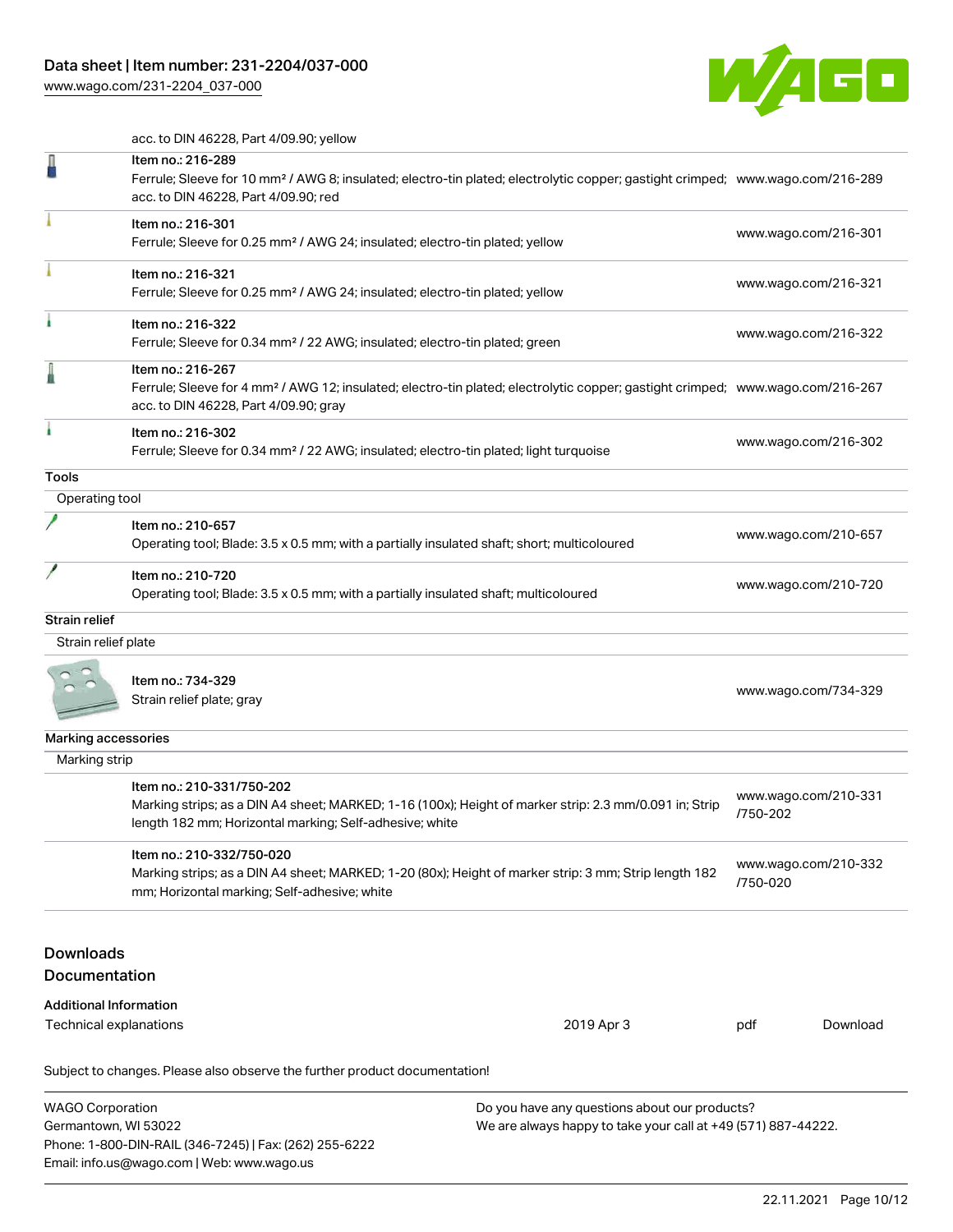

2.0 MB

| <b>CAD files</b>                                                                                                                                            |            |          |
|-------------------------------------------------------------------------------------------------------------------------------------------------------------|------------|----------|
| CAD data                                                                                                                                                    |            |          |
| 2D/3D Models 231-2204/037-000                                                                                                                               | <b>URL</b> | Download |
| <b>CAE data</b>                                                                                                                                             |            |          |
| EPLAN Data Portal 231-2204/037-000                                                                                                                          | URL        | Download |
| ZUKEN Portal 231-2204/037-000                                                                                                                               | <b>URL</b> | Download |
| EPLAN Data Portal 231-2204/037-000                                                                                                                          | <b>URL</b> | Download |
| <b>Environmental Product Compliance</b>                                                                                                                     |            |          |
| <b>Compliance Search</b>                                                                                                                                    |            |          |
| Environmental Product Compliance 231-2204/037-000                                                                                                           | <b>URL</b> | Download |
| 2-conductor female connector; Push-in CAGE CLAMP®; 2.5 mm <sup>2</sup> ; Pin spacing 7.5 mm;<br>4-pole; Lateral locking levers; 2,50 mm <sup>2</sup> ; gray |            |          |

Installation Notes

Conductor termination

Subject to changes. Please also observe the further product documentation!

WAGO Corporation Germantown, WI 53022 Phone: 1-800-DIN-RAIL (346-7245) | Fax: (262) 255-6222 Email: info.us@wago.com | Web: www.wago.us